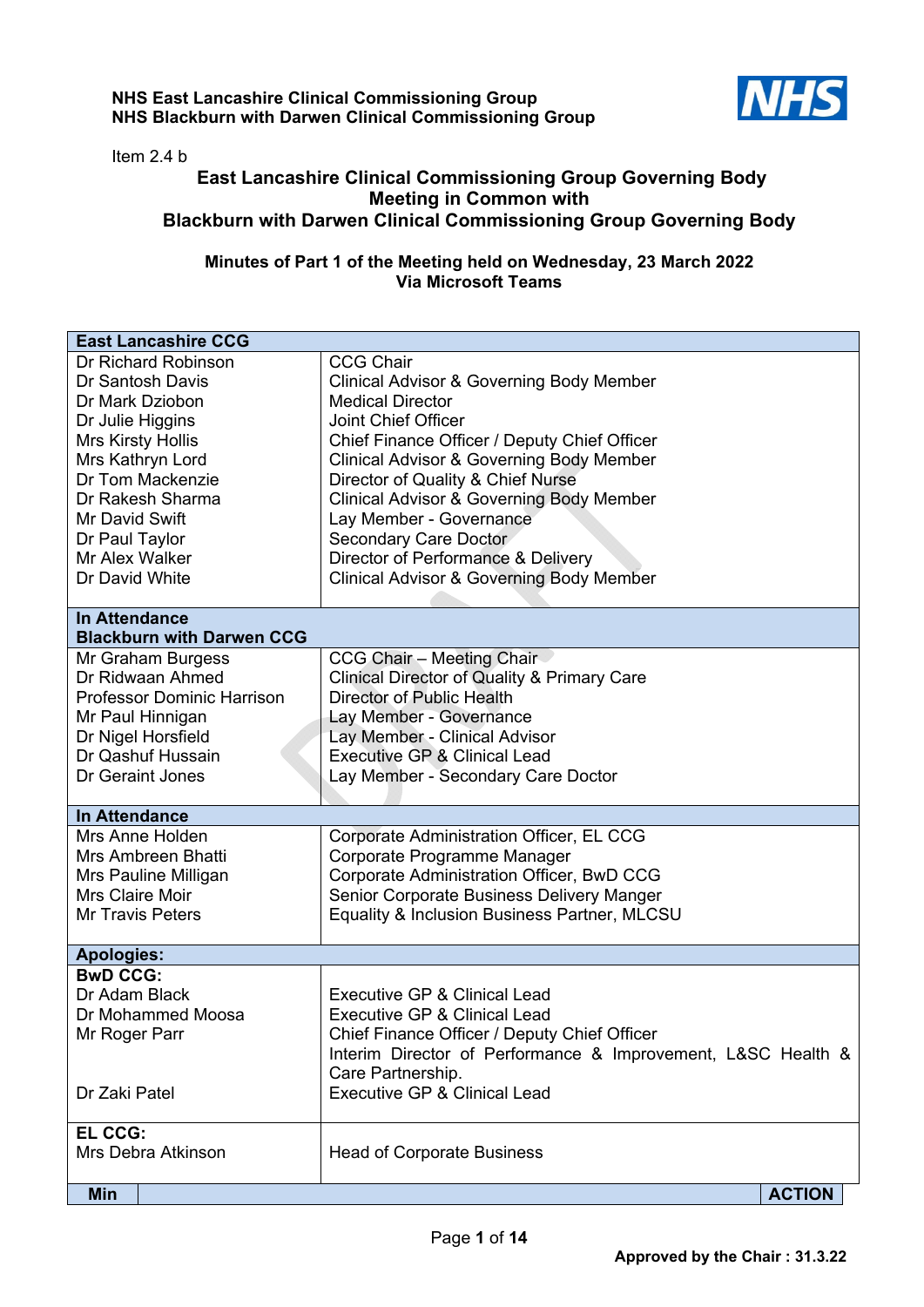| Ref:   |                                                                                                                                                                                                                                                                                                                                                                                                                                                                                                |  |
|--------|------------------------------------------------------------------------------------------------------------------------------------------------------------------------------------------------------------------------------------------------------------------------------------------------------------------------------------------------------------------------------------------------------------------------------------------------------------------------------------------------|--|
| 22:017 | <b>Welcome &amp; Introductions</b>                                                                                                                                                                                                                                                                                                                                                                                                                                                             |  |
|        | Dr Richard Robinson, Chair of East Lancashire CCG and meeting Chair<br>welcomed all present.                                                                                                                                                                                                                                                                                                                                                                                                   |  |
|        | He referred to the many things currently affecting everyone, particularly the<br>conflict in Ukraine, the pressures across the system, the increasing petrol costs<br>and the rising cost of living.                                                                                                                                                                                                                                                                                           |  |
|        | He also highlighted increasing concern regarding the bed occupancy levels of<br>acute hospitals with covid patients, and pressures on ambulances and hand<br>over time were at a degree that has not been seen before. He asked everyone<br>to be mindful of this when looking at the figures and do what we can to support<br>the current position.                                                                                                                                           |  |
|        | Dr White referred to NWAS hand over delays and hospital flow, highlighting the<br>need to be mindful of interdependencies and the pressure on the Ambulance<br>Service when referring into the 2 hour UCR and other parts of the system.                                                                                                                                                                                                                                                       |  |
|        | The Chair confirmed that members of the public joining the meeting were<br>attending as observers and written conversation in the meeting chat were<br>reserved for Governing Body members.                                                                                                                                                                                                                                                                                                    |  |
| 22:018 | Apologies for Absence and Confirmation of Quoracy                                                                                                                                                                                                                                                                                                                                                                                                                                              |  |
|        | Apologies for absence had been received from Dr Black, Dr Moosa, Dr Patel,<br>Mr Parr and Mrs Atkinson.                                                                                                                                                                                                                                                                                                                                                                                        |  |
|        | It was noted that BwD CCG was not quorate and any decisions would be<br>forwarded to those not present to confirm approval.                                                                                                                                                                                                                                                                                                                                                                    |  |
|        | The Chair updated on a few points relating to the Agenda:<br>Agenda Item 3.1 - 2 Hour UCR Update would be taken later in the<br>agenda as Mr Alex Walker was unable to join the meeting until 2pm.<br>Agenda Item 3.4b : Mrs Philippa Cross was in attendance to present the<br>Place Based Partnerships Update.<br>Agenda Item 3.7: Mrs Ambreen Bhatti and Mr Travis Peters was in<br>٠<br>attendance to present the Equality, Diversity and Inclusion update and<br>Unconscious Bias report. |  |
|        | He also advised that Mrs Claire Moir was present in the absence of<br>Mrs Debra Atkinson and Mrs Pauline Milligan had joined the meeting as an<br>observer as she would be supporting the Governing Body for the next few<br>meetings.                                                                                                                                                                                                                                                         |  |
|        | The Chair advised members that Mrs Anne Holden was attending her last<br>Governing Body meeting as she was due to retire on 31 March. Anne had<br>supported the Governing Body for many years and had also been his PA in his<br>role as Chair, and had also supported previous CCG Chairs. He thanked Anne<br>for her many years of public service and wished her well for the future.                                                                                                        |  |
|        | The Chair invited Mr Graham Burgess to say a few words.                                                                                                                                                                                                                                                                                                                                                                                                                                        |  |
|        | Mr Burgess confirmed that Professor Dominic Harrison was also attending his<br>last Governing Body meeting before he retired on 31 March. Mr Burgess had                                                                                                                                                                                                                                                                                                                                       |  |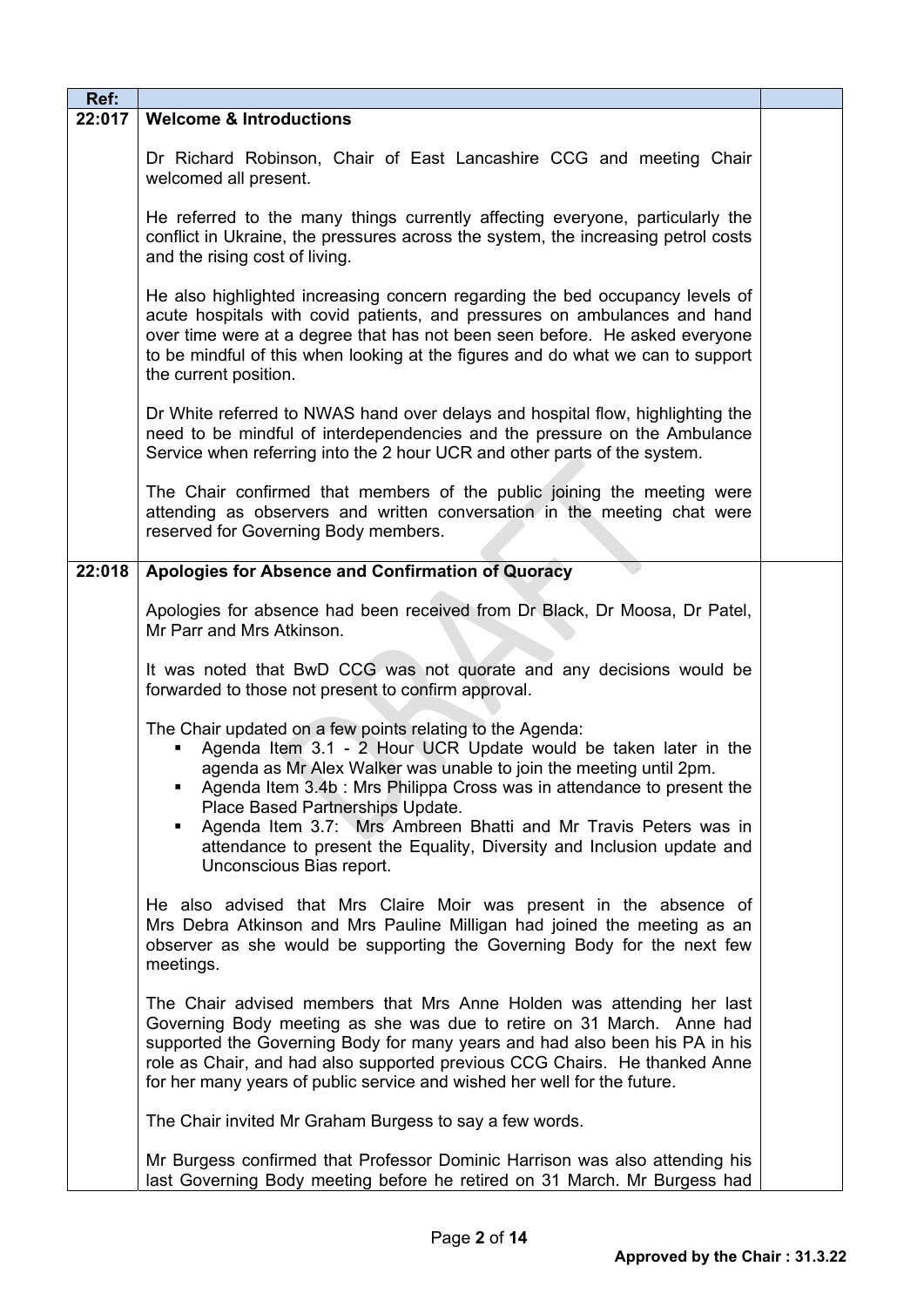|        | the pleasure of interviewing and appointing Professor Harrison to the role of<br>Director of Public Health with Blackburn with Darwen Council when he was<br>Chief Executive, and he was delighted to be here to say goodbye.                                                                                                                                                                                   |  |
|--------|-----------------------------------------------------------------------------------------------------------------------------------------------------------------------------------------------------------------------------------------------------------------------------------------------------------------------------------------------------------------------------------------------------------------|--|
|        | He confirmed that Professor Harrison was very popular and had made a huge<br>impact and brought public health to the heart of the Council. More recently he<br>had made a significant contribution to the debate regarding Covid-19 and<br>provided guidance to ensure our work was of the highest standard. He is well<br>respected across Lancashire and at both regional and national level.                 |  |
|        | On a personal note he said it had been a pleasure working with Professor<br>Harrison and thanked him for all his work. On behalf of both Governing Bodies<br>and the population of Pennine Lancashire whose public health he had been<br>advocating, he wished him well for the future.                                                                                                                         |  |
|        | In response, Professor Harrison thanked Mr Burgess for his kind words,<br>confirming it was his intention is take a year off before possibly returning to work<br>in Policy or Politics.<br>He felt it had been extremely challenging over the last two<br>years but it had been a privilege working with everyone.                                                                                             |  |
| 22:019 | <b>Declarations of Interest</b>                                                                                                                                                                                                                                                                                                                                                                                 |  |
|        | The Chair reminded members of their obligation to declare any interest they<br>may have on any issues arising at the meeting, which might conflict with the<br>business of the CCGs. Members should also, if appropriate, make a declaration<br>should a conflict emerge during the meeting and it would be recorded against<br>the relevant item.                                                              |  |
|        | There were no further conflicts of interest declared.                                                                                                                                                                                                                                                                                                                                                           |  |
| 22:020 | <b>Declarations of Other Business</b>                                                                                                                                                                                                                                                                                                                                                                           |  |
|        | There were no declarations of other business.                                                                                                                                                                                                                                                                                                                                                                   |  |
| 22:021 | <b>Governing Body Meeting Minutes</b>                                                                                                                                                                                                                                                                                                                                                                           |  |
|        | The Chair presented the following minutes :                                                                                                                                                                                                                                                                                                                                                                     |  |
|        | Blackburn with Darwen CCG - 23 February 2022<br><b>East Lancashire CCG - 23 February 2022</b><br>٠                                                                                                                                                                                                                                                                                                              |  |
|        | It was noted that Dr Sharma was present but not included on the list of<br>attendees.                                                                                                                                                                                                                                                                                                                           |  |
|        | <b>RESOLVED:</b> that subject to the above amendment, the minutes were approved<br>as an accurate record.                                                                                                                                                                                                                                                                                                       |  |
| 22:022 | <b>Action Matrix</b>                                                                                                                                                                                                                                                                                                                                                                                            |  |
|        | 22:007 : PL Contracts - Future Contracting Proposals                                                                                                                                                                                                                                                                                                                                                            |  |
|        | The Chair confirmed the letter to the ICB had not been sent as yet, in view of<br>the pressures experienced by the Executive Team, examples had not been<br>available to compose a letter in the way described. He advised that the Chief<br>Executive was now in post and would have a view on delegations to Place, but<br>it will take time to get this right. The Chairs have had informal discussions with |  |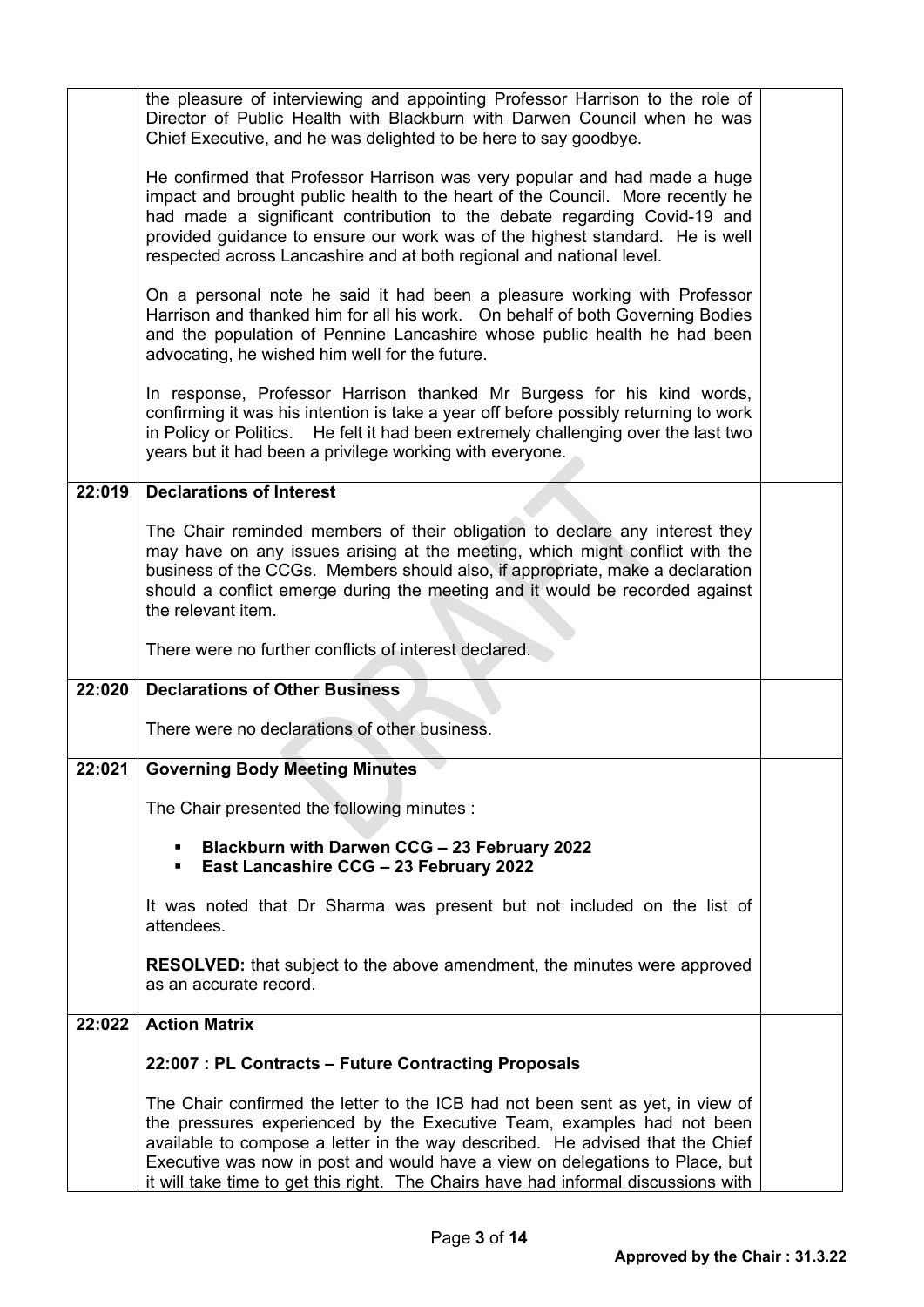| 22:024 | <b>CCG Finance Updates</b>                                                                                                                                                                                                                                                                                                                             |               |
|--------|--------------------------------------------------------------------------------------------------------------------------------------------------------------------------------------------------------------------------------------------------------------------------------------------------------------------------------------------------------|---------------|
|        | There were no public questions.                                                                                                                                                                                                                                                                                                                        |               |
| 22:023 | <b>Public Questions</b>                                                                                                                                                                                                                                                                                                                                |               |
|        | <b>RESOLVED:</b> that Members receive the Action Matrix and agreed to close all<br>Green rated actions.                                                                                                                                                                                                                                                |               |
|        | Quality Committees continuing at Place – it was agreed there is a role and there<br>was a need for this to clarified in a written form.                                                                                                                                                                                                                |               |
|        | 22:014 : Quality & Performance Report<br>A response had been shared with Mr Hinnigan, but there were some<br>outstanding issues regarding patient harm and mortality contradictions which<br>required clarity and would be managed outside the meeting.                                                                                                | <b>KL/RP</b>  |
|        | The Chair also thanked those colleagues at risk for continuing to do their best<br>for our population.                                                                                                                                                                                                                                                 |               |
|        | Dr Dziobon pointed out this is a challenging time for colleagues who have<br>worked incredibly hard for a number of years. He wished to acknowledge their<br>contribution and the stress this is causing, recognising it is hard to continue in a<br>challenging environment.                                                                          |               |
|        | The Chair confirmed that staff will transfer on 1 July 2022, split between Place<br>and ICB and Dr Higgins would provide an update later in the agenda. It was<br>recognised the Board level roles are at risk and the GB will continue to consider<br>those affected during forthcoming meetings.                                                     |               |
|        | Dr Taylor felt there was a need to look at this in long term. In the short term<br>there are staff working in the CCG whose employment status will change in the<br>next few months. We need to be mindful when discussing this with the ICB.<br>Individual staff members will want to know their individual roles and their<br>contribution at place. |               |
|        | <b>ACTION:</b> Update regarding delegation to the April meeting                                                                                                                                                                                                                                                                                        | <b>CHAIRS</b> |
|        | The action would remain open and any particular examples that can be used to<br>influence discussions, should be forwarded to the Chairs.                                                                                                                                                                                                              |               |
|        | Mr Hinnigan endorsed the points raised and reinforced the need to receive<br>confirmation of delegated budgets to place before the end of June.                                                                                                                                                                                                        |               |
|        | Mr Burgess advised that PBP Boards have been through their second peer<br>review which highlighted the difference in maturity across the five Places. He<br>considered that if PL continues to perform well, more autonomy would be<br>received.                                                                                                       |               |
|        | Dr Dziobon asked if a timeline had been established regarding the intent to<br>delegate to Place. He would be disappointed if it was not clear what key areas<br>will be delegated to Places before CCG closedown. Mr Burgess confirmed this<br>was work ongoing and further information would be made available in the next<br>few weeks.             |               |
|        | David Flory and others in a number of forums and shared views and thoughts.                                                                                                                                                                                                                                                                            |               |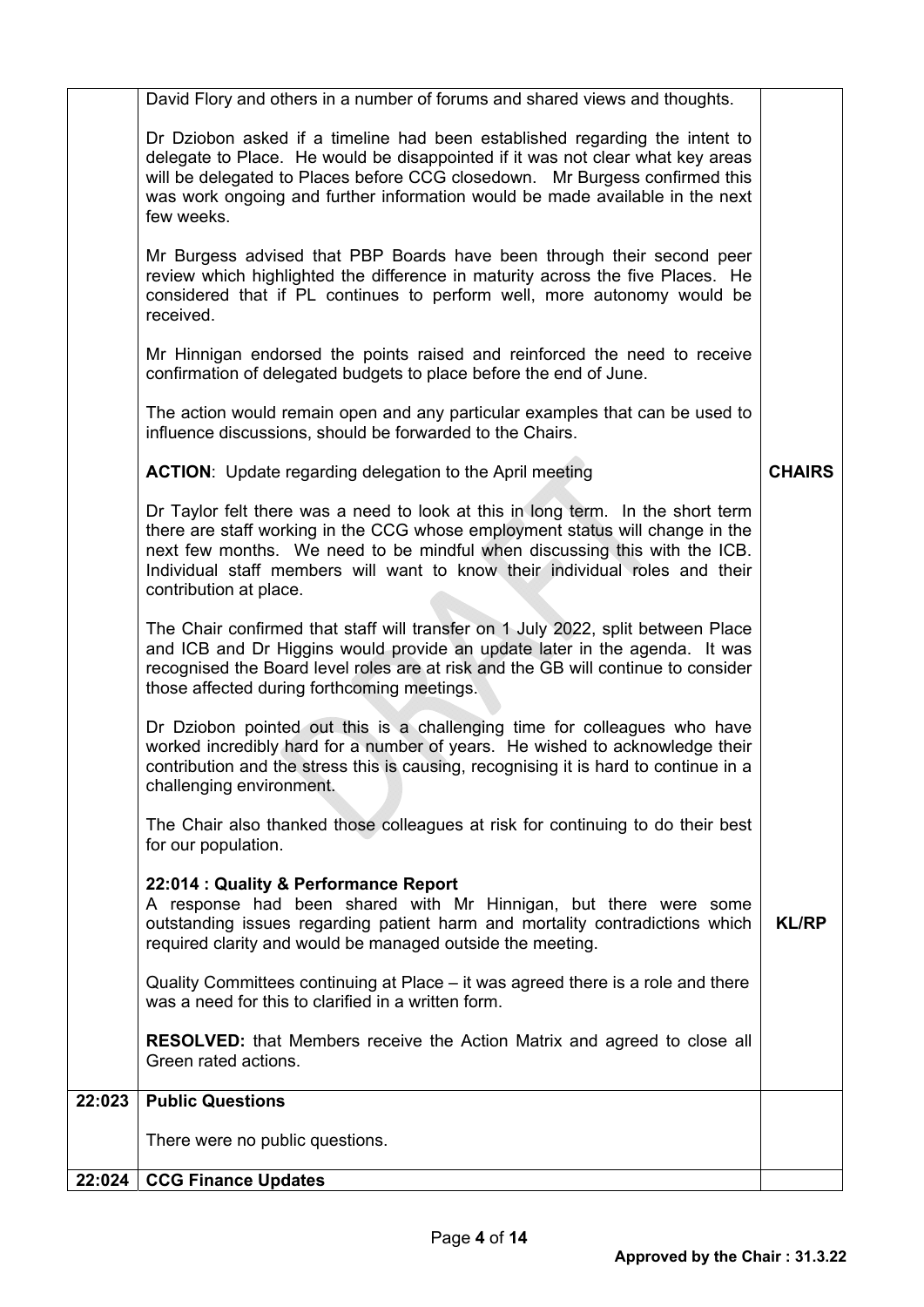| 22:024.1 Blackburn with Darwen CCG and East Lancashire CCG                                                                                                                                                                                                                                                                                                                                                                                                                            |           |
|---------------------------------------------------------------------------------------------------------------------------------------------------------------------------------------------------------------------------------------------------------------------------------------------------------------------------------------------------------------------------------------------------------------------------------------------------------------------------------------|-----------|
| Mrs Hollis, Chief Finance Officer & Deputy Chief Officer presented reports on<br>behalf of both BwD and EL CCGs, confirming that both organisations are on<br>track to deliver a balanced position against the commissioning functions and<br>she did not foresee any challenges going forward.                                                                                                                                                                                       |           |
| As previously advised, both CCGs were reporting a forecast deficit, relating to a<br>technical adjustment in the accounts regarding prescribing pre-payments, as<br>reported on the ISA260 report from the CCGs External Auditors. This issue was<br>common to all CCGs and discussions had taken place with both Audit<br>Committees.                                                                                                                                                |           |
| Mrs Hollis confirmed the CCG will not amend the in-year prescribing estimate<br>for the pre-payment and will post this allowable deficit for the year ending<br>2021/22. This decision is supported by NHS E/I and will not be considered<br>financial failure, nor will it trigger any regulatory action from NHSE/I. The deficit<br>will not be off set against historic surpluses and will be covered nationally,<br>noting that discussions continue with NHSE/I in this respect. |           |
| QIPP delivery for both organisations had been achieved, mainly on a non-<br>recurrent basis.                                                                                                                                                                                                                                                                                                                                                                                          |           |
| In respect of the query from Dr Hussain relating to the BwD primary care<br>underspend, it was agreed further information would be provided at the next<br>meeting.                                                                                                                                                                                                                                                                                                                   | <b>RP</b> |
| <b>RESOLVED:</b> that Members receive the reports.                                                                                                                                                                                                                                                                                                                                                                                                                                    |           |
| 22:024.2 Financial Planning Update                                                                                                                                                                                                                                                                                                                                                                                                                                                    |           |
| Mrs Hollis provided key highlights, confirming that colleagues were aware that<br>financial planning for 2022/23 is being done on a different basis, with<br>submissions on an ICB footprint rather than by an individual organisation.                                                                                                                                                                                                                                               |           |
| The draft plan was submitted on 17 March, following extensive<br>discussion across the senior ICB leadership with Trusts and CCGs and<br>was built up from all organisations. The plan identified a £90m gap, of<br>which £30m relates to financial inflation.<br>The principles agreed as part of the submission are to aim to deliver a<br>٠                                                                                                                                        |           |
| balanced plan.<br>The Plan was based on the H2 position and 2022/23 is seen as a<br>٠<br>transition year, from the pandemic to a restored planned financial regime<br>going forward.                                                                                                                                                                                                                                                                                                  |           |
| A transformation fund has been set up utilising 0.5% of our allocation<br>$\blacksquare$<br>and CCGs show an efficiency of 2% and Trusts 5%.<br>It was not expected there would be significant expenditure over the first                                                                                                                                                                                                                                                             |           |
| year.<br>Activity plans submitted do not meet the national ask in terms of                                                                                                                                                                                                                                                                                                                                                                                                            |           |
| recovery trajectories.<br>When more detailed information is received regarding the draft plan, a<br>٠<br>further report will be provided for the Governing Body. There will also be<br>a need to agree a budget for the next three months.                                                                                                                                                                                                                                            |           |
| Discussion followed regarding the forecast deficit of £90m. Mrs Hollis confirmed                                                                                                                                                                                                                                                                                                                                                                                                      |           |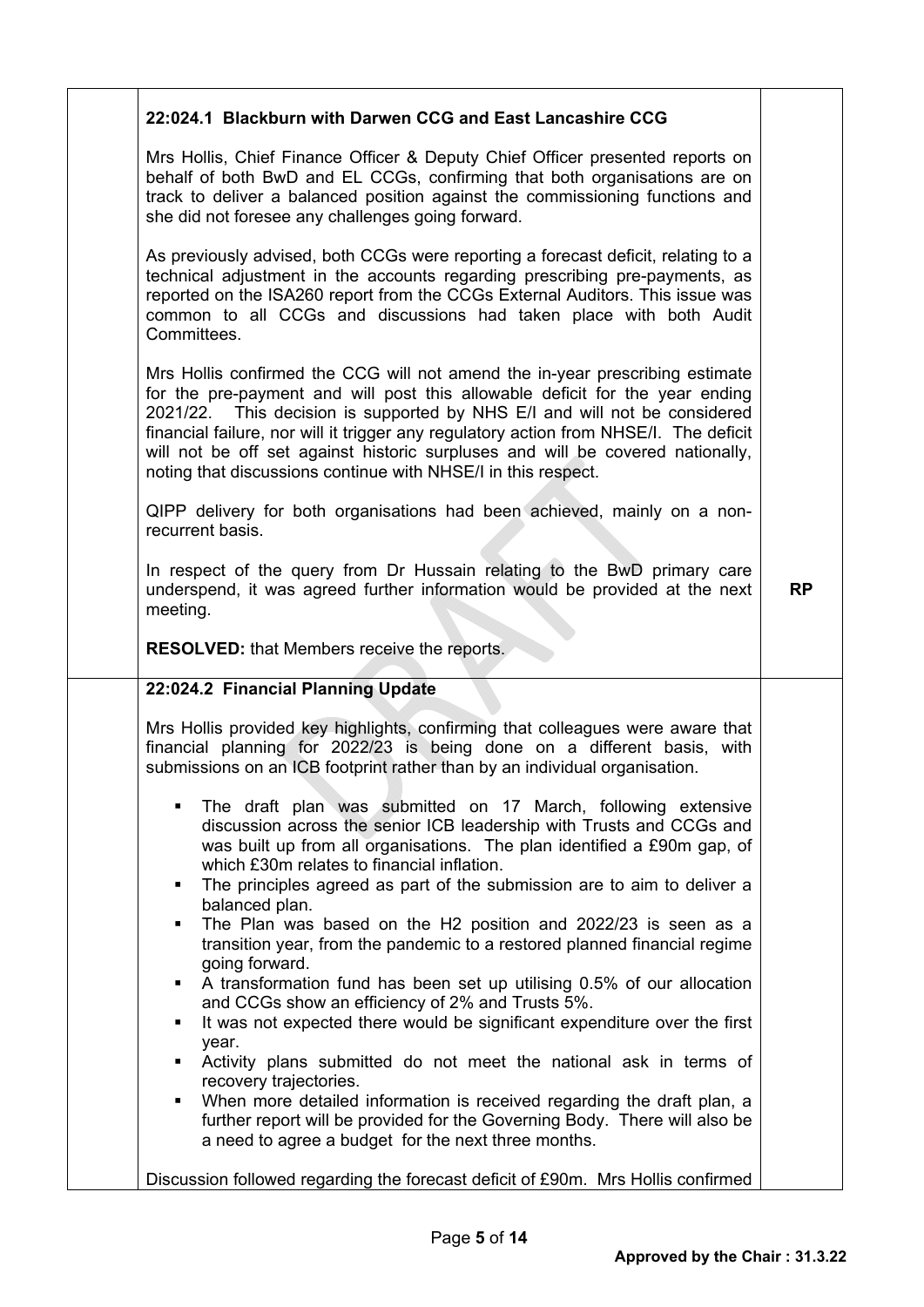|        | this is the best plan we can achieve and there was more work to do to close the<br>gap, which could be achieved through transformation and savings, or non<br>recurrently. Some of the assumptions will close the gap for 2022/23 but there<br>was uncertainty regarding the underlying position and some may appear in<br>2023/24. It was nationally recognised that all ICBs will be posting a deficit plan.<br>Mr Hinnigan referred to assumptions in the plan relating to inflationary funding<br>and asked if any information that could be shared outlining the assumptions to<br>provide assurance that it is a credible plan. |    |
|--------|---------------------------------------------------------------------------------------------------------------------------------------------------------------------------------------------------------------------------------------------------------------------------------------------------------------------------------------------------------------------------------------------------------------------------------------------------------------------------------------------------------------------------------------------------------------------------------------------------------------------------------------|----|
|        | <b>ACTION:</b> Share information outlining assumptions and inflationary pressures.                                                                                                                                                                                                                                                                                                                                                                                                                                                                                                                                                    | KH |
|        | Professor Harrison pointed out the amount of demand in the system is a driver<br>of cost. PL CCG and ELHT have one of the biggest recovery challenges which<br>will generate more demand in primary and secondary care that requires<br>intervention. Some of the allocations regarding finance need to be calibrated to<br>need and demand.                                                                                                                                                                                                                                                                                          |    |
|        | Dr Dziobon considered that public health information is fundamental, as there<br>are things we can do that will not impact on the finances. Dr Higgins also<br>reminded members the purpose of the legislation is to bring a much higher<br>oversight on health inequality and health outcomes. The duties required of<br>Place and the performance matrix will be focused on outcomes, and processes<br>will join up in the future.                                                                                                                                                                                                  |    |
|        | The Chair thanked Mrs Hollis for her update.                                                                                                                                                                                                                                                                                                                                                                                                                                                                                                                                                                                          |    |
|        | <b>RESOLVED:</b> that Members receive the report.                                                                                                                                                                                                                                                                                                                                                                                                                                                                                                                                                                                     |    |
| 22:025 | <b>Quality &amp; Performance Report</b>                                                                                                                                                                                                                                                                                                                                                                                                                                                                                                                                                                                               |    |
|        | Mrs Kathryn Lord, Director of Quality and Chief Nurse proposed forwarding any<br>questions to Mr Neil Holt in the absence of Mr Parr.                                                                                                                                                                                                                                                                                                                                                                                                                                                                                                 |    |
|        | A number of points had been raised at the February meeting and there<br>were still some outstanding issues regarding patient harm and mortality<br>contradictions which required clarity and would be managed outside the<br>meeting.<br>Mr Taylor also had concerns regarding activity in Diagnostic Centres. It<br>٠<br>was agreed these would be added to the Action Matrix and managed by<br>email in the meantime.<br>Dr Jones wished to emphasise the changes in the MH problems we are                                                                                                                                         |    |
|        | facing, particularly an increase in eating disorders and new post covid<br>diseases. He agreed to include his points in an email to Mrs Lord and<br>she would ensure these are addressed.                                                                                                                                                                                                                                                                                                                                                                                                                                             |    |
|        | Mrs Lord highlighted key points relating to the quality elements of the report.                                                                                                                                                                                                                                                                                                                                                                                                                                                                                                                                                       |    |
|        | The first section of the report confirmed the community prevalence of Covid-19<br>had shown a continued decline over the last few weeks. The position had now<br>changed and the system was experiencing a surge in Covid cases. The current<br>reported case rate is known to be lower than prevalence due to reporting<br>mechanisms changing. There has been an increase in hospital admissions, but<br>no increase into ICU. The Over 75s booster programme has been launched<br>with 100 walk-ins per day via the mass sites and PCN sites. The CCGs have                                                                        |    |
|        | been asked to ensure a comprehensive programme and surge plan is in place                                                                                                                                                                                                                                                                                                                                                                                                                                                                                                                                                             |    |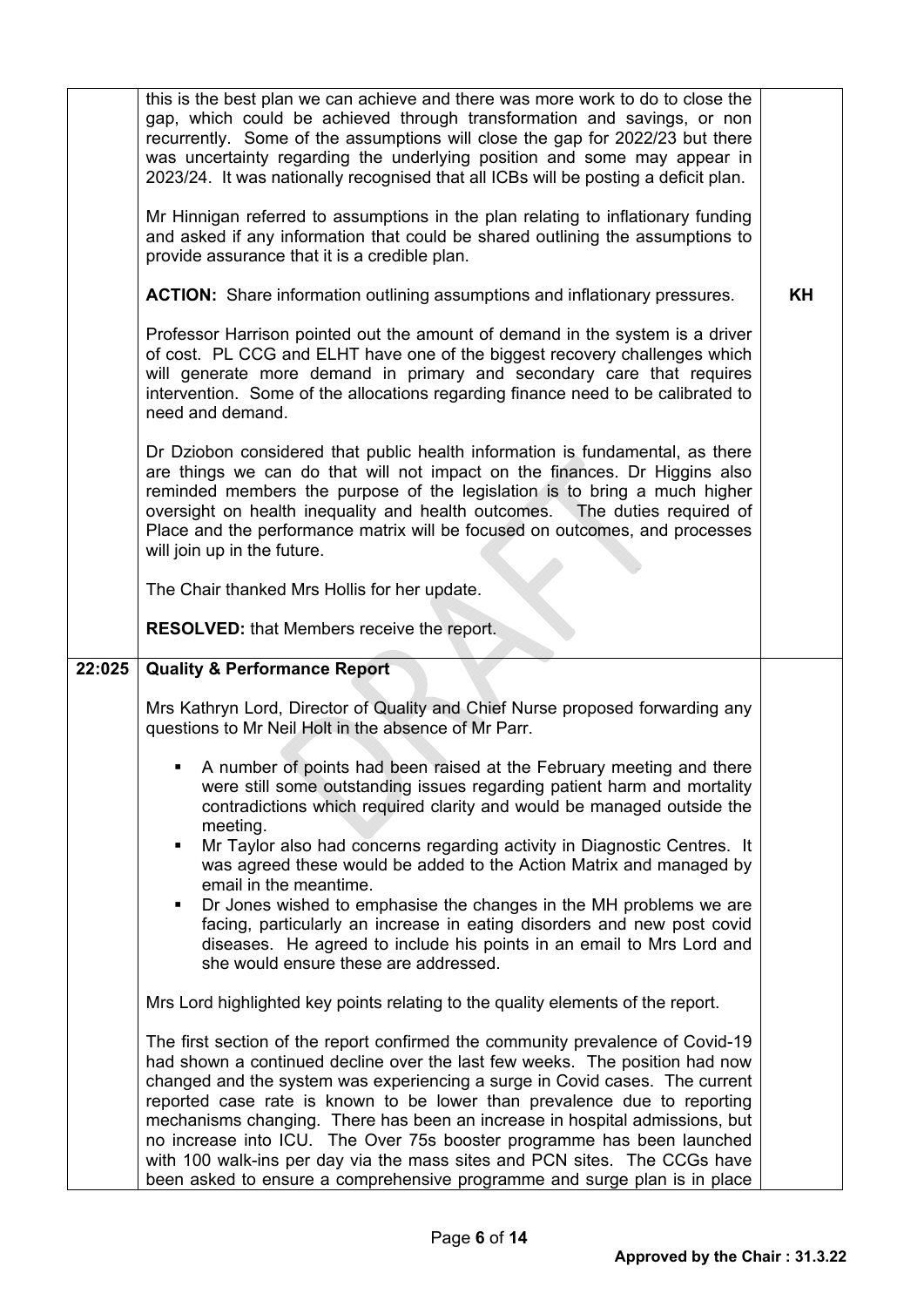to escalate the service quickly, should this be necessary. There is concern that if another variant arrives, there will be a need to vaccinate at a high level and quickly. The surge programme and booster programme will continue and the CCGs will continue to work with national guidance as it changes.

The report outlined the number of care homes in outbreak across LSC in terms of residents and staff. Organisations have not been asked to vaccinate health and care staff who are providing the vaccination programme, which is a concerns that has been escalated.

5-11 year olds are to be offered the vaccine from 4 April, however the expectation is that uptake will be low.

Individual Patient Activity and Continuing Health Care continue to experience pressures, which remain higher that the pre-covid position. Additional staffing has been identified to look at extended reviews and work is ongoing to try to mitigate where people are not in the correct place.

Safeguarding are experiencing high numbers of serious case reviews, which was predicted. Mental health issues are also impacting on children and young people, manifesting in different ways, particularly stress, mental health and eating disorders. Work is ongoing with providers to review pathways to ensure there is the capacity and capability to work with these groups, ensuring both adults and children are seen quickly.

There had been an excellent response to the recommendations made in respect of Learning Disability and Autism. Annual Health Checks highlight the need for a greater insight in relation to physical health needs, and important to ensure that health and wellbeing checks are not a one off and people are on the appropriate pathways.

The report outlined the model going forward to manage complaints, MP letters and PALS as a unified function delivered by a single team. The model used in PL, supported by the CSU team, has been praised in terms of the input with families. Going forward this will sit under the ICB Quality and Nursing agenda.

Discussion followed and a number of points were made:

- The increased pressure on MH, LD, eating disorders and vaccination programme is increasing, with the majority of work being undertaken in primary care. Are resources shifting and what resources are coming to primary care?
- Large numbers of people have now had the Omicron variant does this have an impact on the need for those people to have a further booster, with natural immunity coming from having the disease. Is this taken into account?

Mrs Lord confirmed the antibody level of work to make those decisions is not yet available and predictions are being used to provide an indicator of waning immunity in the community. Professor Harrison described the two kinds of immunity, antibodies and T Cell immunity and the research ongoing. It was clear that those over 70 are showing signs of waning immunity. The national strategy is to offer a fourth vaccine to the immune compromised and over 75s, noting that a decision regarding the fourth vaccine for the over 50s would be made before the winter, to receive alongside the flu vaccine. There was a general assumption that everyone will get Omicron between now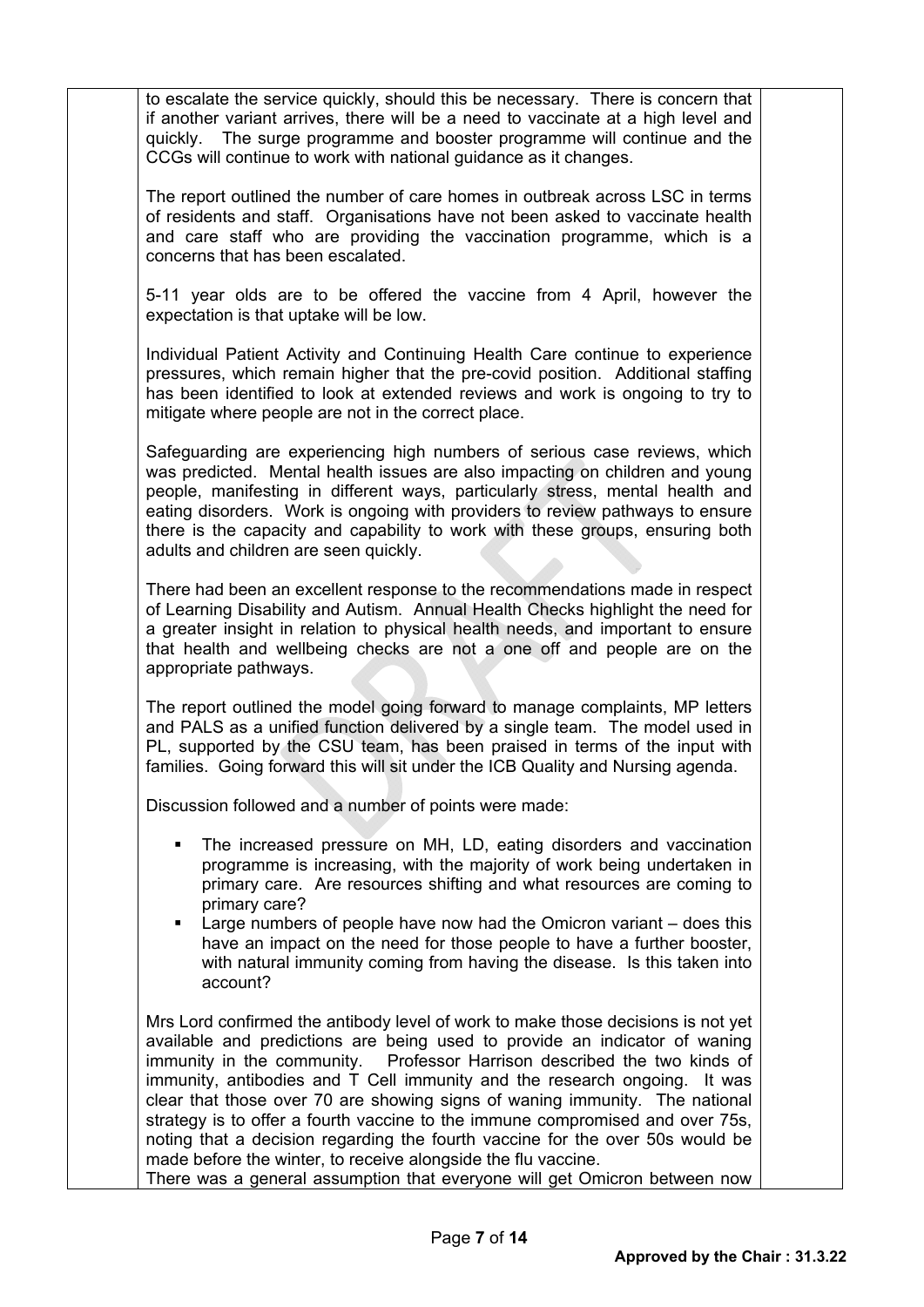|        | and next winter, however more work was required to make a decision in terms<br>of public policy.                                                                                                                                                                                                                                                                                                                                                                                                                                                                           |           |
|--------|----------------------------------------------------------------------------------------------------------------------------------------------------------------------------------------------------------------------------------------------------------------------------------------------------------------------------------------------------------------------------------------------------------------------------------------------------------------------------------------------------------------------------------------------------------------------------|-----------|
|        | Dr Nigel Horsfield considered the current approach was sensible. He had<br>previously referred to an inhaled vaccine which should prevent people getting<br>He advised that several are being developed, which was<br>the disease.<br>something to look forward to. He was opposed to vaccinating healthy children,<br>pointing out that T Cell immunity is critical and needs good levels of Vitamin D.                                                                                                                                                                   |           |
|        | In terms of Safeguarding, he understood that gangs are recruiting women and<br>children for sex working on the borders of Ukraine, which the Team needs to be<br>aware as we receive people from Ukraine.                                                                                                                                                                                                                                                                                                                                                                  |           |
|        | The Chair thanked Mrs Lord for presenting the quality elements of the report.                                                                                                                                                                                                                                                                                                                                                                                                                                                                                              |           |
|        | <b>ACTIONS:</b><br>Email Neil Holt regarding outstanding issues regarding patient harm and<br>٠<br>mortality contradictions which required clarity.<br>Dr Geraint Jones wished to emphasise the changes in the MH problems<br>we are facing, particularly an increase in eating disorders and new post<br>covid diseases. He agreed to include his points in an email to Mrs Lord<br>and she would ensure these are addressed.<br>Mr Taylor had concerns regarding activity in Diagnostic Centres.                                                                         | <b>KL</b> |
|        | <b>RESOLVED:</b> that Members receive the report.                                                                                                                                                                                                                                                                                                                                                                                                                                                                                                                          |           |
| 22:026 | <b>System Transformation</b>                                                                                                                                                                                                                                                                                                                                                                                                                                                                                                                                               |           |
|        | 22:026.1 System Development Review                                                                                                                                                                                                                                                                                                                                                                                                                                                                                                                                         |           |
|        | Dr Robinson referred to the recent communication relating to the recruitment<br>process for the Place Leader. The Director of Health and Care Integration will<br>be a shared role between Local Authority and the NHS, with shared funding and<br>shared accountability. The recruitment process is being undertaken jointly with<br>the four Upper Tier Local Authorities and will include a joint interview process.<br>Five roles across LSC are currently open to advert, with a closing date of 3 April<br>and interviews taking place during the first week of May. |           |
|        | Further work on the clinical professional model is ongoing, describing how<br>clinical functions will operate.  Work is currently focusing on GPs but care<br>professional leadership is much wider and it is important to support the new<br>ways of working. A set of slides had been received which would be shared with<br>Members.                                                                                                                                                                                                                                    |           |
|        | Further information relating to population and deprivation was awaited. Some<br>adjustments would be required to allow each Place to offer the minimum. The<br>model will be a two way process and would include some roles funded at<br>system level, particularly Digital, Cancer and PHM, plus ten other areas. These<br>are sessions for clinical leads currently at CCG level. A Task & Finish Group<br>will be established and clinical Chairs have been asked to become involved in<br>this work, noting there will be a conflict of interest associated with this. |           |
|        | Mr Burgess referred to the five Director roles, confirming that in West Lancs the<br>role is a part time role and includes other responsibilities. He felt the quidance<br>on clinical structures is quite complex and had suggested inviting the authors of<br>this work to meet with the clinical members of the GB to explain the thinking                                                                                                                                                                                                                              |           |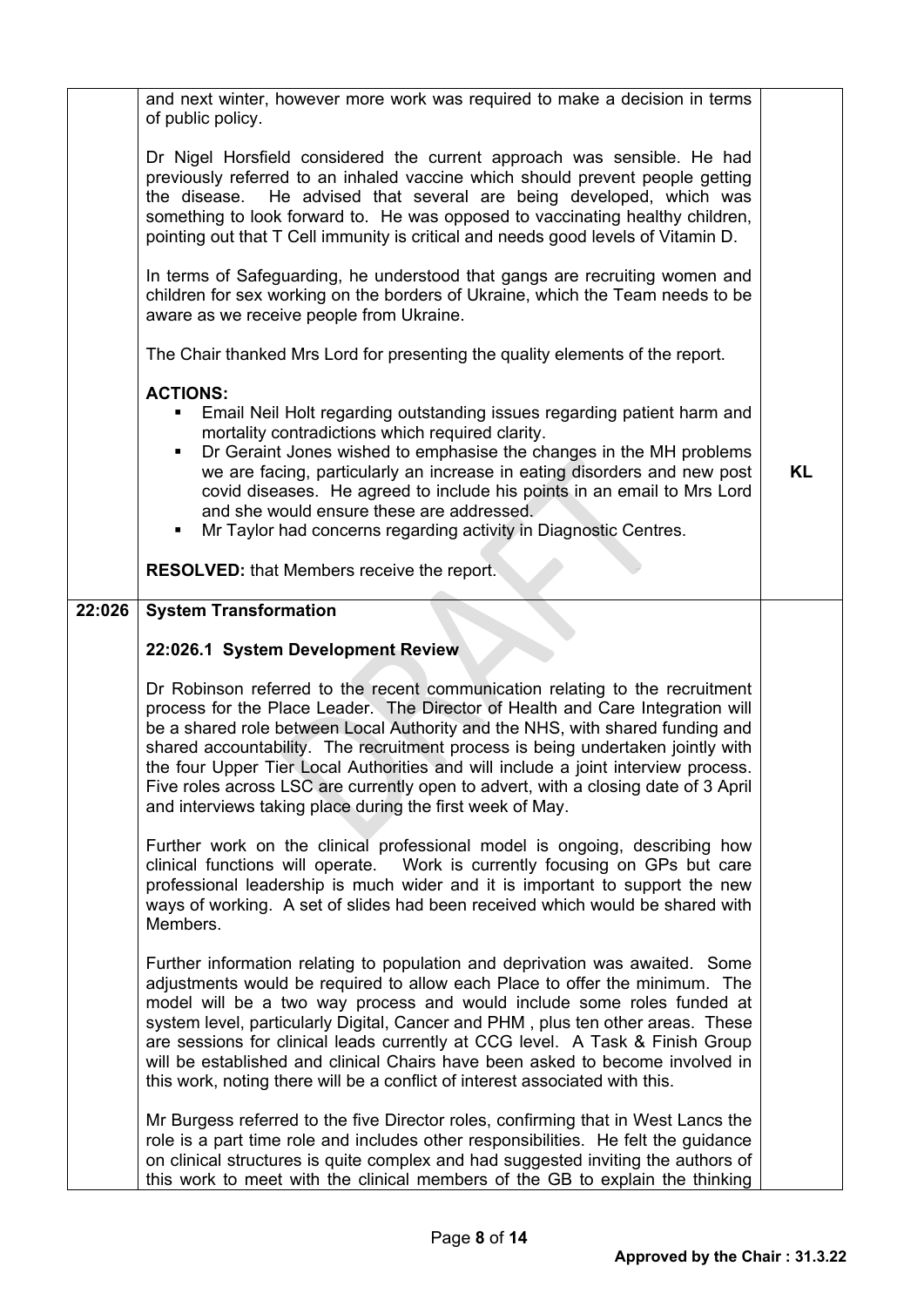| behind the model and provide feedback.                                                                                                                                                                                                                                                                                                                                                                                                                                                                                                                                                                                                                                                                                                                                           |  |
|----------------------------------------------------------------------------------------------------------------------------------------------------------------------------------------------------------------------------------------------------------------------------------------------------------------------------------------------------------------------------------------------------------------------------------------------------------------------------------------------------------------------------------------------------------------------------------------------------------------------------------------------------------------------------------------------------------------------------------------------------------------------------------|--|
| The recruitment for the Place Leader would be followed by the recruitment of<br>the Place Chair. He confirmed that good progress had been made over the last<br>few weeks in terms of the way forward.                                                                                                                                                                                                                                                                                                                                                                                                                                                                                                                                                                           |  |
| Dr Higgins referred to the System Reform paper circulated with the agenda.<br>The Health & Social Care Integration White Paper (IWP) sets out the detail and<br>ambition for Place, which is supported. It is clear that the work done by<br>Phillipa Cross and her Team at ICS level is very aligned to what is coming<br>through. There are issues regarding the timetable, particularly in terms of<br>Place-Based Partnerships to have plans agreed by 2023 with the delegation of<br>services and finances to Places by 2026.                                                                                                                                                                                                                                               |  |
| Dr Higgins pointed out there was a lot of work ongoing to ensure the ICS is<br>functioning on 1 July 2022, noting that Mrs Debra Atkinson is leading the work<br>on governance and Mrs Kirsty Hollis would provide an update in terms of<br>progress relating to Closedown work.                                                                                                                                                                                                                                                                                                                                                                                                                                                                                                 |  |
| Dr Higgins confirmed the four new Executive Leaders had been recruited:<br>Chief Medical Officer: Dr David Levy, currently NW Regional Medical<br>Director, incredibly well regarded with extensive experience in London<br>and Sheffield.                                                                                                                                                                                                                                                                                                                                                                                                                                                                                                                                       |  |
| Chief People Officer: James Fleet, will bring experience from his current<br>٠<br>role as Chief People Officer with Dudley Group NHS FT and previous<br>roles with Price Waterhouse Coopers.<br>Chief Nursing Officer: Sarah O'Brien, currently Executive Director of<br>٠<br>Strategy & System Development, Cheshire & Merseyside Health & Care<br>Partnership. Her previous roles include Deputy Director of Nursing in an<br>Acute Trust, CCG nurse and Clinical Accountable Officer in St Helens.<br>Chief Finance Officer: Sam Proffitt, currently L&SC ICS Director of<br>٠<br>Provider Sustainability with extensive board level experience as a<br><b>Director of Finance</b><br>She confirmed the ICS will start to develop as the Executive Leaders come into<br>post. |  |
| <b>RESOLVED:</b> that Members receive the report.                                                                                                                                                                                                                                                                                                                                                                                                                                                                                                                                                                                                                                                                                                                                |  |
|                                                                                                                                                                                                                                                                                                                                                                                                                                                                                                                                                                                                                                                                                                                                                                                  |  |
| 22:026.2 Place Based Partnerships<br>Mrs Philippa Cross was in attendance for this item and provided an update on<br>the development of Place Based Partnership (PBP) working and highlighted key<br>points:                                                                                                                                                                                                                                                                                                                                                                                                                                                                                                                                                                     |  |
| Confirmed agreement with the ICS Board that PBP will be part of the ICB<br>٠<br>from 1 July 2022.<br>Ambition to move towards being a joint committee with local authority<br>٠<br>delegations by April 2023, which aligns with the intentions in the IWP,<br>noting that clarity on delegation is awaited.<br>Collaborative Delivery Groups will drive the work at Place and will be the<br>٠<br>engine rooms where partners come together.<br>Clinical and Care Professional Advisory Group will be established,<br>٠<br>looking at future ways of working.<br>A financial framework is under development and will provide clarity in<br>٠                                                                                                                                     |  |
| terms of delegations going forward.<br>In terms of partnership development over the last 12 months, Mrs Cross and her                                                                                                                                                                                                                                                                                                                                                                                                                                                                                                                                                                                                                                                            |  |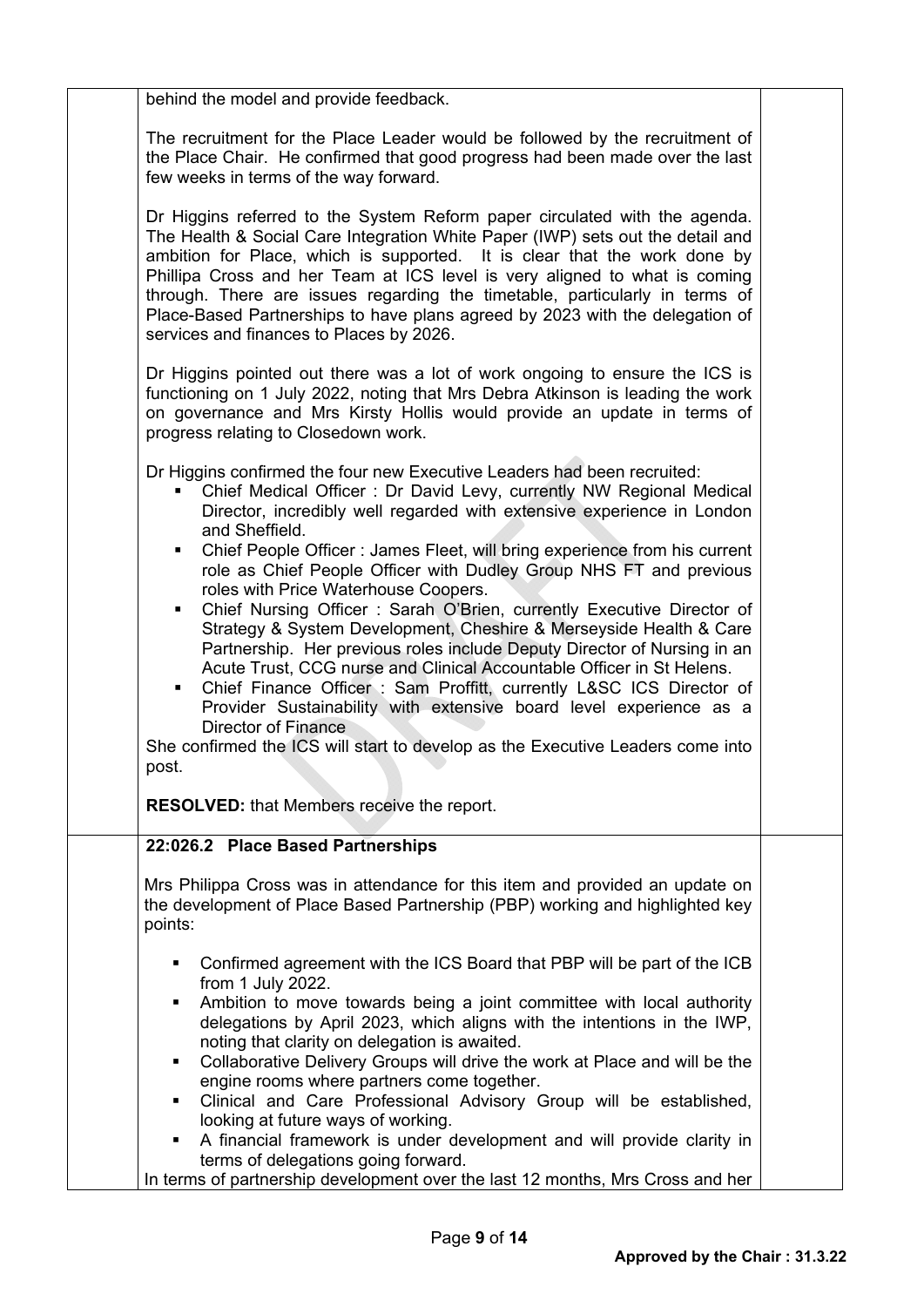team have worked closely with the Upper Tier local authority, allowing more collaborative space with the local authority.

Mrs Cross shared a short set of sides which described the Core Operating Principles for PBP Committees in L&SC, confirming that she is working closely with Mrs Debra Atkinson to ensure we are working towards regulatory requirements. One of the key principles was to hold PBP meetings in public to provide transparency to our residents and partners.

Proposals for core membership for PBP Committees were also described. The membership included two Upper Tier representatives, reflecting the different local authority arrangements, together with a recommendation to include three Non-Executive Members (NED) and Participants for people to provide advice to the Board but not included in the core membership. The proposals had been shared with partners for their views, requesting feedback which would support development of the Terms of Reference for the PBP Committee.

Mrs Cross asked members to consider the proposed membership and welcomed feedback, particularly in respect of the NED appointments, asking if these should be independently recruited from our community, or drawn from existing NED positions within current organisations. Two documents outlining PBP committee principles and membership had been shared with members in advance of the meeting, together with a feedback template.

The Chair invited discussion and the following points were made:

Dr Sharma thanked Mrs Cross for her significant amount of work in putting this together. He considered that PCN Clinical Director should not be included as it was not appropriate for them to represent primary care. He pointed out that not all practices are obliged to join a PCN, and those who did not join will not be represented. He also pointed out that PL is significantly larger than West Lancs and considered that resources should reflect the population size.

Dr Dziobon had worked with Mrs Cross on the development of proposals for a Clinical and Care Professional Leadership Framework for LSC, through engagement on this, feedback from other areas had confirmed that PCN leads are not considered the representative body and in response to this, the wording had been edited within the PBP membership proposals to include Primary Care Provider or PCN Lead. He considered the right decisions and right outcome are more important than numbers of people on the Committee. He confirmed that going forward we are moving away from the model of the GP clinical leads being the only clinical voice making decision, working towards a broader care professional approach which is the right thing to do.

Mr Burgess considered there was a need to move away from the size of other areas and focus on PL, confirming a committee membership of 15 is a good size that will work in PL. The way forward is to build up an integrated neighbourhood provision, with GPs working with local authority and community providers. There is a need to encourage GPs to work within this structure and reinforce the role of the PCNs, to provide a strong GP voice into the system.

It was agreed the wording introduced by Mrs Cross allows enough flexibility for Places to do what works best for that area.

Members were invited to completed the feedback template and return to Mrs Cross by 13 April.

**RESOLVED:** that Members receive the report.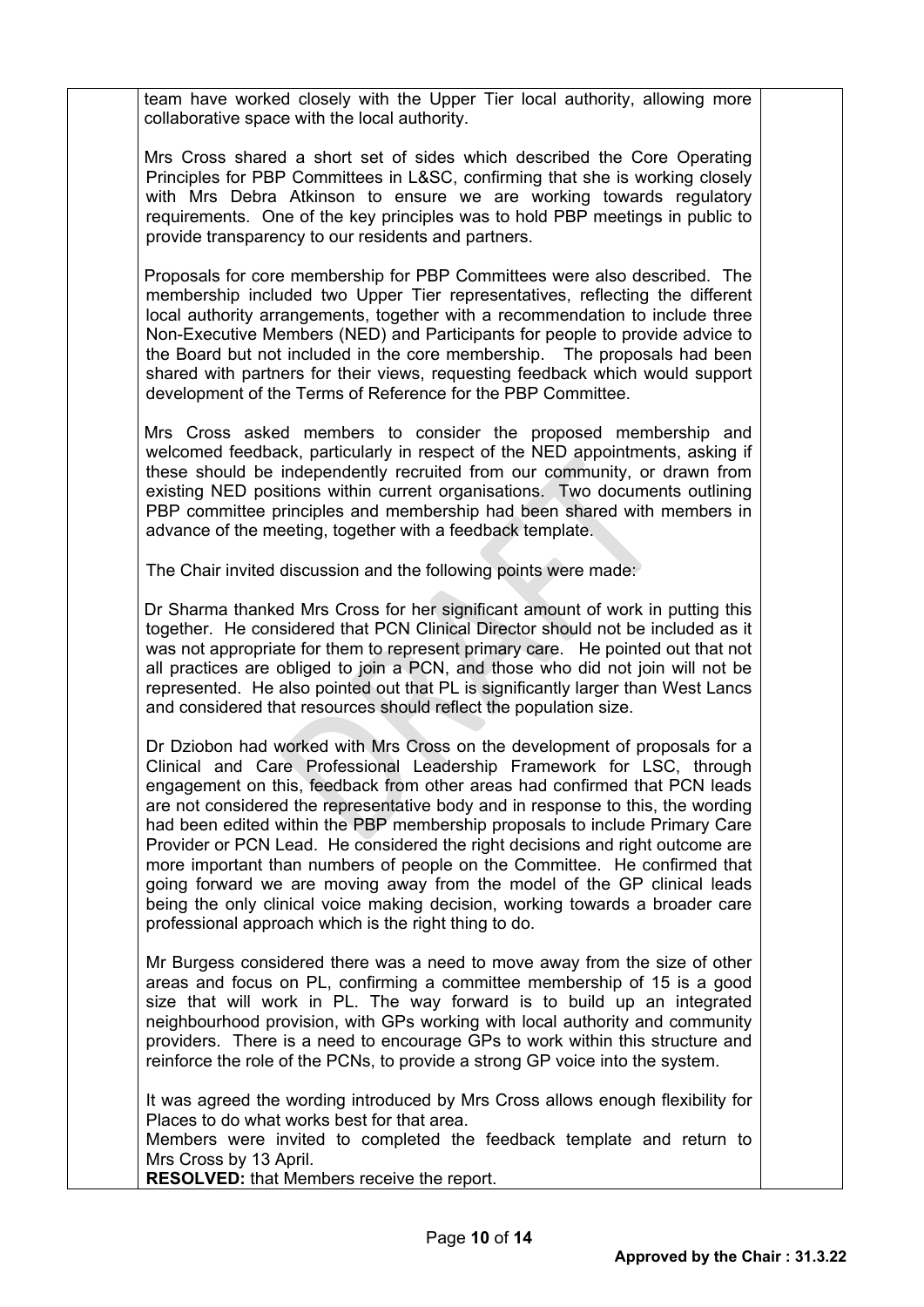|        | 22:026.3 Financial Framework & Scheme of Delegation Update                                                                                                                                                                                                                                                                                                                                                                                                                                                 |  |
|--------|------------------------------------------------------------------------------------------------------------------------------------------------------------------------------------------------------------------------------------------------------------------------------------------------------------------------------------------------------------------------------------------------------------------------------------------------------------------------------------------------------------|--|
|        | Mrs Hollis considered this item had been covered in earlier discussion through<br>various agenda items. She confirmed that Sam Proffitt, recently appointed Chief<br>Finance Officer, LSC ICB has this as a priority and is working with colleagues<br>across CCGs to move this work forward.                                                                                                                                                                                                              |  |
| 22:027 | <b>CCG Closedown</b>                                                                                                                                                                                                                                                                                                                                                                                                                                                                                       |  |
|        | Mrs Hollis provided an update following discussions at the February meeting.<br>She confirmed that where possible and sensible to do so within the due<br>diligence framework, the CCG should try to achieve as many closedown tasks<br>as possible by 31 March, with the remainder by 30 June 2022. A stocktake<br>would take place the following week.                                                                                                                                                   |  |
|        | Mrs Lord had alluded to the work of the Quality Teams coming together to<br>deliver functions once, particularly complaints. Other areas where CCGs are<br>struggling with capacity to delivery, will become more formalised on an ICB<br>footprint, particularly Freedom of Information requests, Risk Management etc.<br>and can move at pace to deliver on an ICB footprint.                                                                                                                            |  |
|        | <b>RESOLVED:</b> that Members receive the report.                                                                                                                                                                                                                                                                                                                                                                                                                                                          |  |
| 22:028 | <b>Staff Welfare</b>                                                                                                                                                                                                                                                                                                                                                                                                                                                                                       |  |
|        | Dr Julie Higgins provided an update, confirming this is an anxious time for staff,<br>but setting up the new Executive appointments will provide a direction of travel,<br>but this will take time. She confirmed the new Chief Executive, Kevin Lavery, is<br>keen to meet people and see the talent before he works on the new structure.                                                                                                                                                                |  |
|        | She confirmed that following staff engagement, a technical consultation was<br>due to commence on 4 April with staff transferring from the old to the new<br>employer. This did not relate to the management of change work, which would<br>include structured engagement going forward. At risk board level colleagues<br>had a briefing regarding the Place Based Leader roles and are in a position to<br>apply if they wish to do so and will be shortlisted if they meet the person<br>specification. |  |
|        | Dr Higgins advised that Andrew Bennett continues to host the LSC staff<br>briefings which are well received and provide an opportunity for everyone to<br>receive the same information at the same time. This includes work that<br>describes how a system will work and also at Place. The Chief Executive will<br>look at interim arrangements, in terms of how we start to work different and<br>work that makes sense to be done once at system level.                                                 |  |
|        | Dr Higgins highlighted the importance of staff health and wellbeing and the work<br>ongoing by the Health & Wellbeing Champions which is continuing and is well<br>received. The LSC Wellbeing Festival is scheduled for Wednesday, 30 March,<br>providing drop in sessions covering a variety of topics, bringing a collegiate<br>approach across the system.                                                                                                                                             |  |
|        | In conclusion she confirmed this is an anxious time, people are under pressure<br>but staff remain dedicated and professional. The Chief Executive has written to<br>colleagues with an invitation to meet people to discuss future plans.<br>Dr Dziobon referred to the ICB Executive appointments, highlighting the need to                                                                                                                                                                              |  |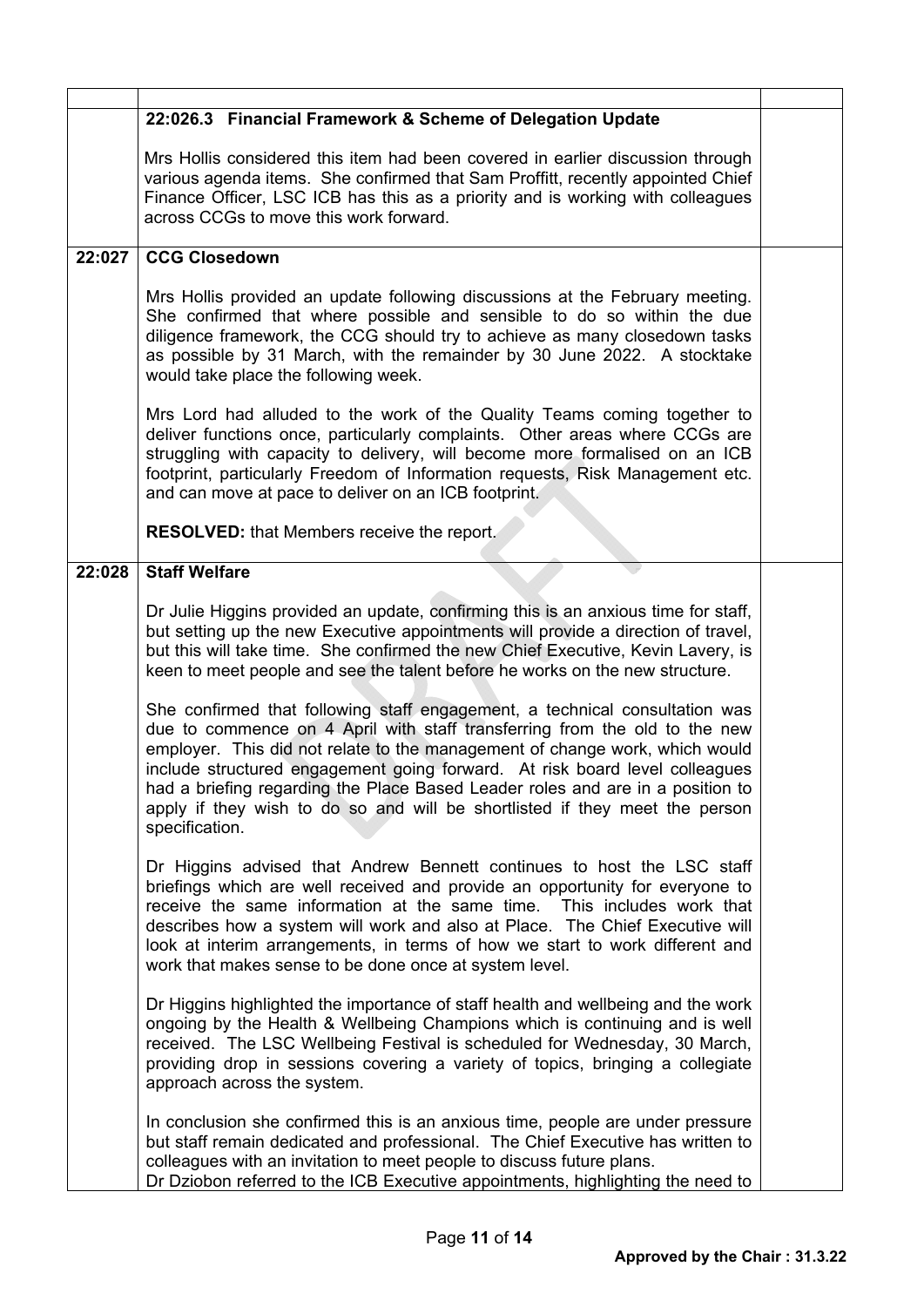|        | be more diverse and more representative, to ensure we create a space and<br>opportunity for all. He felt this needs to be considered as we move forward in<br>place based partnerships.                                                                                                                                                                                                                                                                                                                                                                                                                                                                                                             |           |
|--------|-----------------------------------------------------------------------------------------------------------------------------------------------------------------------------------------------------------------------------------------------------------------------------------------------------------------------------------------------------------------------------------------------------------------------------------------------------------------------------------------------------------------------------------------------------------------------------------------------------------------------------------------------------------------------------------------------------|-----------|
|        | The Chair thanked Dr Higgins for her update.                                                                                                                                                                                                                                                                                                                                                                                                                                                                                                                                                                                                                                                        |           |
|        | <b>RESOLVED:</b> that members receive the report.                                                                                                                                                                                                                                                                                                                                                                                                                                                                                                                                                                                                                                                   |           |
| 22:029 | <b>BAME Action Plan Update</b>                                                                                                                                                                                                                                                                                                                                                                                                                                                                                                                                                                                                                                                                      |           |
|        | <b>Embedding Equality, Diversity and Inclusion</b>                                                                                                                                                                                                                                                                                                                                                                                                                                                                                                                                                                                                                                                  |           |
|        | Mrs Ambreen Bhatti, Corporate Programme Manager describing the work<br>ongoing to ensure that equality, diversity and inclusion is embedded in the work<br>of the organisation. She shared a presentation which provided background and<br>described the reasons why this work is underway.                                                                                                                                                                                                                                                                                                                                                                                                         |           |
|        | She described some of the barriers, particularly traditional back door<br>promotions, unconscious bias, white privilege and some of the wider issues in<br>terms of culture and not believing the value that this change will bring.                                                                                                                                                                                                                                                                                                                                                                                                                                                                |           |
|        | She highlighted the need to consider what changes can be made in PL at a<br>small scale. Particularly the importance of investing in the workforce to ensure<br>everyone has a shared purpose and to harness the hidden skills of black, Asian<br>and ethnic minority colleagues throughout our CCGs and see diversity in<br>leadership. There is also a need to consider alternative ways that tackle the<br>local challenges and ensure commitment from everyone to make this change.                                                                                                                                                                                                             |           |
|        | Dr Qashuf Hussain advised that an EDI Task Group had been formed which<br>aims to:<br>Promote tolerance, understanding, inclusion and cohesion across all our<br>٠<br>organisations and communities;<br>Deliver services that are sensitive to the needs of the population;<br>٠<br>Employ a workforce that is diverse and inclusive and represents the<br>population served.                                                                                                                                                                                                                                                                                                                       |           |
|        | The short, medium and long term actions outlined how the Partnership can<br>influence the way forward and make changes for our population. The actions<br>had been supported by the Chairs and Chief Officers Advisory Group.                                                                                                                                                                                                                                                                                                                                                                                                                                                                       |           |
|        | Dr Higgins suggested the Task Group arrange an early meeting with the new<br>Director of People, as the work already done in PL will support their strategy.<br>Dr Hussain also referred to the work of Mr Travis Peters in formulating an EDI<br>strategy for the ICS to establish commonality for shared learning.                                                                                                                                                                                                                                                                                                                                                                                |           |
|        | <b>ACTION:</b> Dr Higgins agreed to speak to Andrew Bennett to take this forward                                                                                                                                                                                                                                                                                                                                                                                                                                                                                                                                                                                                                    | <b>JH</b> |
|        | Professor Harrison totally supported the strategy, confirming that the local<br>authority are also reviewing their EDI strategies and it would be useful to have a<br>joined up approach across the NHS and LA. The biggest difficulty was the loss<br>of a significant number of staff due to government cuts and difficulties with<br>recruitment. The NHS are now going through a period of expansion and he felt<br>there is an opportunity for some accelerated support. He considered PL have<br>some extremely well qualitied South Asian women, who need help and support<br>to get into health opportunities.<br>He also made reference to the Marmot Report which was due to be published |           |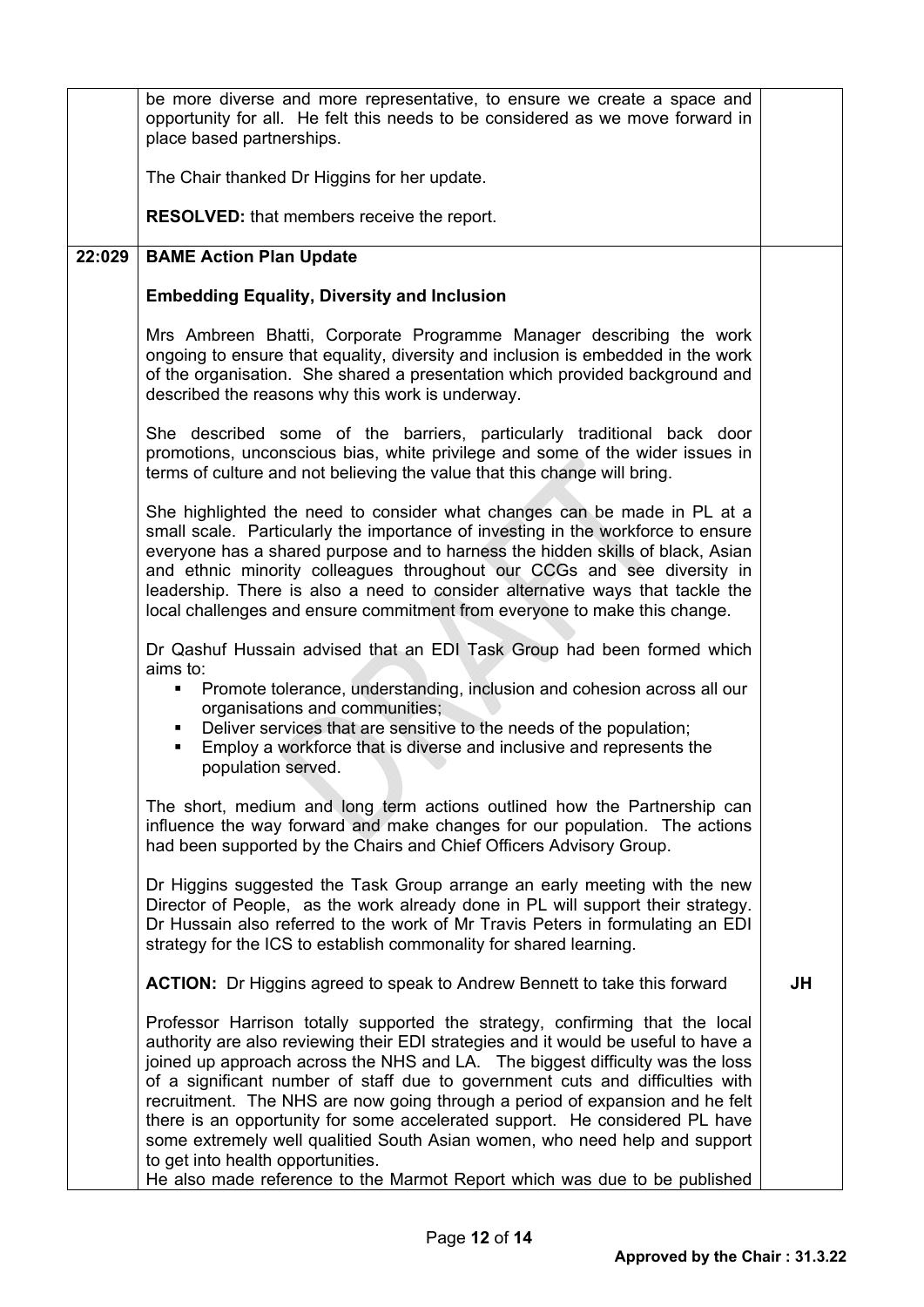|        | and would include a recommendation to reduce health inequalities.<br>He l<br>considered the work done in PL will be part of the solution to address the<br>challenges identified. He asked that Abdul Razaq be involved in this work, as<br>his successor, who was well versed in this area.<br>Dr Higgins referred to the Anchor work, pointing out the ICB will have more<br>potential to do some of this work as a bigger employer and Mrs Cross was<br>involved in specific anchor work in Place.<br>Members also received the PL Unconscious Bias Training Report for<br>information.<br>The Chair confirmed this work was well received by the Chiefs and Chief<br>Officers Advisory Group and he recommended the Unconscious Bias training<br>which was very useful.<br><b>RESOLVED:</b> that Members receive the report and endorse the work ongoing.                                                                                                                                                                                                                                                                                                                                                                                                                                                                                                                                                                                                                                                                                                                                                                                                                                                                                                                                                                                                                                                                                                                                                                                                                                                                                                                                                                    |  |
|--------|----------------------------------------------------------------------------------------------------------------------------------------------------------------------------------------------------------------------------------------------------------------------------------------------------------------------------------------------------------------------------------------------------------------------------------------------------------------------------------------------------------------------------------------------------------------------------------------------------------------------------------------------------------------------------------------------------------------------------------------------------------------------------------------------------------------------------------------------------------------------------------------------------------------------------------------------------------------------------------------------------------------------------------------------------------------------------------------------------------------------------------------------------------------------------------------------------------------------------------------------------------------------------------------------------------------------------------------------------------------------------------------------------------------------------------------------------------------------------------------------------------------------------------------------------------------------------------------------------------------------------------------------------------------------------------------------------------------------------------------------------------------------------------------------------------------------------------------------------------------------------------------------------------------------------------------------------------------------------------------------------------------------------------------------------------------------------------------------------------------------------------------------------------------------------------------------------------------------------------|--|
|        |                                                                                                                                                                                                                                                                                                                                                                                                                                                                                                                                                                                                                                                                                                                                                                                                                                                                                                                                                                                                                                                                                                                                                                                                                                                                                                                                                                                                                                                                                                                                                                                                                                                                                                                                                                                                                                                                                                                                                                                                                                                                                                                                                                                                                                  |  |
| 22:030 | 2 Hour UCR Update<br>The Chair advised that due to time constraints, Mr Walker and Dr Dziobon had<br>left the meeting but had left notes in the chat describing the key aims, as<br>outlined below:<br>East Lancashire and Blackburn with Darwen both have Intensive Home<br>Support Services (IHSS), and this is recognised as one of the key health<br>response services for 2-hour UCR. IHSS will also form the foundation of the<br>Pennine Lancashire virtual ward. Historically, each of these services have<br>been commissioned separately and consequently the models of delivery and<br>investment profiles are different. Therefore, as well as delivering the national<br>minimum requirements, ensuring the IHSS offer is equitable across Pennine<br>Lancashire is key.<br>Executive colleagues from across the CCG, ELHT and LSCFT have agreed<br>an aspiration to deliver the following;<br>1. One IHSS workforce team across Pennine Lancashire, supported by a<br>single skills and competency framework. This will be a patient-centred<br>generic model, which is not limited to disease specific areas e.g. COPD<br>2. One clinical leadership team which the single team report into. Given the<br>acuity of patients that the team will manage, the clinical leadership will<br>be aligned to ELHT. LSCFT clinicians will receive clinical mentorship<br>and skills training through this structure<br>3. One clinical records system, which must be EMIS given all General<br>Practices and ELHT Community services use this system. Given the<br>timeframe for LSCFT to migrate to EMIS, this will require an interim<br>solution which may involve LSCFT employed IHSS clinicians using<br>ELHT community EMIS. An interim solution will need to be mobilised in<br>the immediate weeks<br>4. One clinical governance system and accountability framework<br>5. One singular IHSS response with a no wrong door approach. There will<br>be a single development plan for the Pennine Lancashire IHSS team,<br>ensuring that new interventions are available uniformly across Pennine<br>Lancashire and the same opportunities for skills development are<br>available to staff regardless of employer. |  |